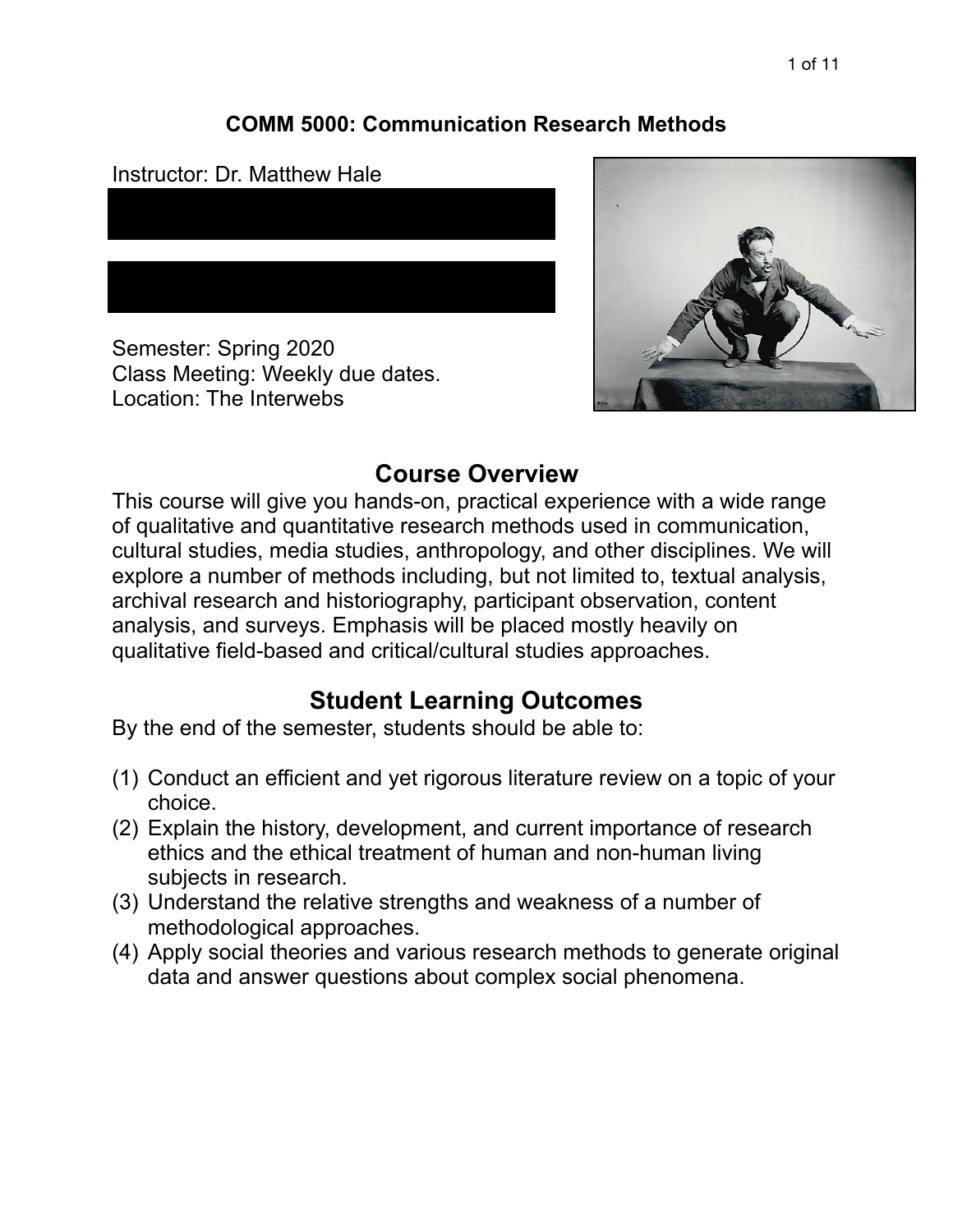## **\*\*\*Required Texts/Materials\*\*\***

**Texts: "Required:"** *Media and Communication Research Methods* by Arthur Asa Berger.

NOTE: **EDITIONS MAY VARY!!!!!** I will be reading/referencing the most recent (5th edition). You may use the 3rd edition (possibly even the 2nd) for class. I have found used copies of the 3rd edition for as low as \$1.25. See further details about this text online under the "course materials" announcement on D2L.

#### **Recommended texts for methodology (I recommend you give them a look, but not buy):**

*Ethnography and Virtual Worlds.* Boellstorff, et al.  *Tales from the Field*. Van Mannen. *Writing Culture*. Eds., Clifford and Marcus. *Time and the Other*. Fabian.

## **Course Policies and Procedures**

**Participation:** You will be required to submit weekly reading responses, to generate and analysis original data, and to following along with our weekly readings and methods labs. You will not submit a final research paper, but rather a research portfolio that I hope will benefit your future academic projects and — most directly — your long term post-graduation professional development.

**Disability Access:** Any student who has a disability that may affect his/her academic performance is encouraged to make an appointment with me to discuss this matter, or you may contact Disability Services; Telephone 221-6230; TTY 221-6278; Fax 221-7102.

**Official Communication:** AP Mail is the official means of communication at APSU. Correspondence between the university and students will be sent to the students' APSU Mail account; other email accounts will not be utilized. Students are encouraged to check their AP Mail account on a regular basis.

**Academic Dishonesty:** The Austin Peay State University Student Handbook states: Academic dishonesty may be defined as any act of dishonesty in academic work.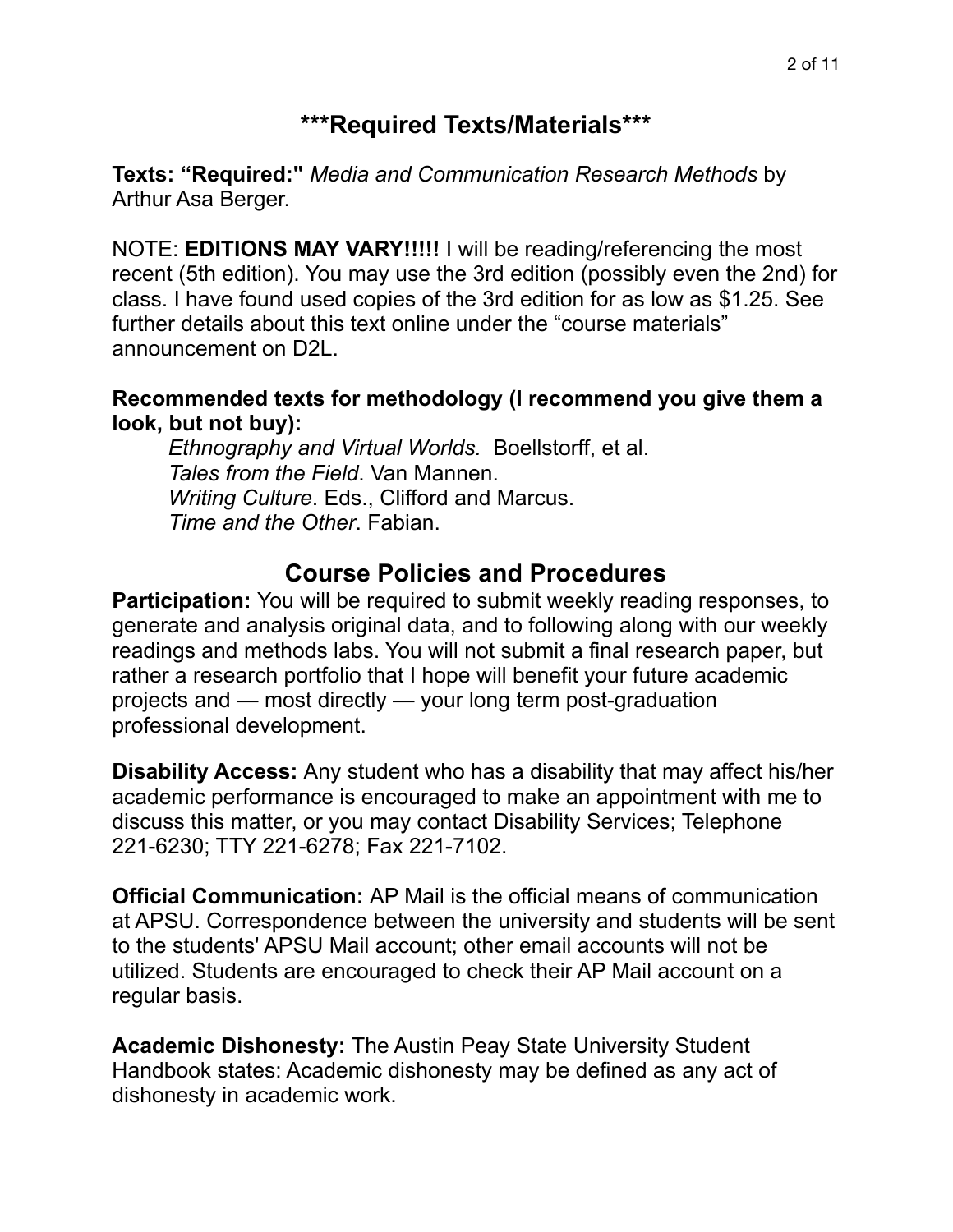This includes, but is not limited to, plagiarism, the changing or falsifying of any academic documents or materials, cheating and giving or receiving of unauthorized aid in tests, examinations or other assigned work. Students guilty of academic misconduct, either directly or indirectly through participation or assistance, are immediately responsible to the instructor of the class. Penalties for academic misconduct will vary with the seriousness of the offense and may include, but are not limited to, a grade of "F" on the work in question, a grade of "F" in the course, reprimand, probation, suspension and expulsion.

**\*TLDR: If I see credible evidence of plagiarism or any academic misconduct, I will report the transgression as per APSU policy and I will assign you an F for the course.** 

**Misconduct:** Actions such as hazing, harassment, disorderly conduct, and endangering any person's health are considered acts of misconduct which may subject the offending individual or organization to disciplinary sanctions.

**Professionalism and Respect:** You are expected to behave professionally in your contributions to discussions, feedback given to your peers, interactions with the instructor, and, of course, in the work you do for class assignments. Discourteous, threatening, or harassing behavior will not be tolerated. Respect works both ways. I do my best to be courteous and fair in all situations and at all times. If you ever feel that you are being treated otherwise by anyone (including me), please contact me.

**Exceptions:** As with any policies, I am willing to make exceptions under certain extenuating circumstances. If you have any conflicts with the schedule or policies outlined here, please contact me and let me know as soon as possible.

**Attendance:** You must actively participate in class consistently each week throughout the semester. As such, you will need to log into the course website *AT MINIMUM* every single week (minus holidays).

**Assignment Submission Policy:** All assignments must be submitted to the appropriate "Dropbox" on D2L by the designated time/due date indicated on the syllabus and/or in person. **I will only accept** *.doc*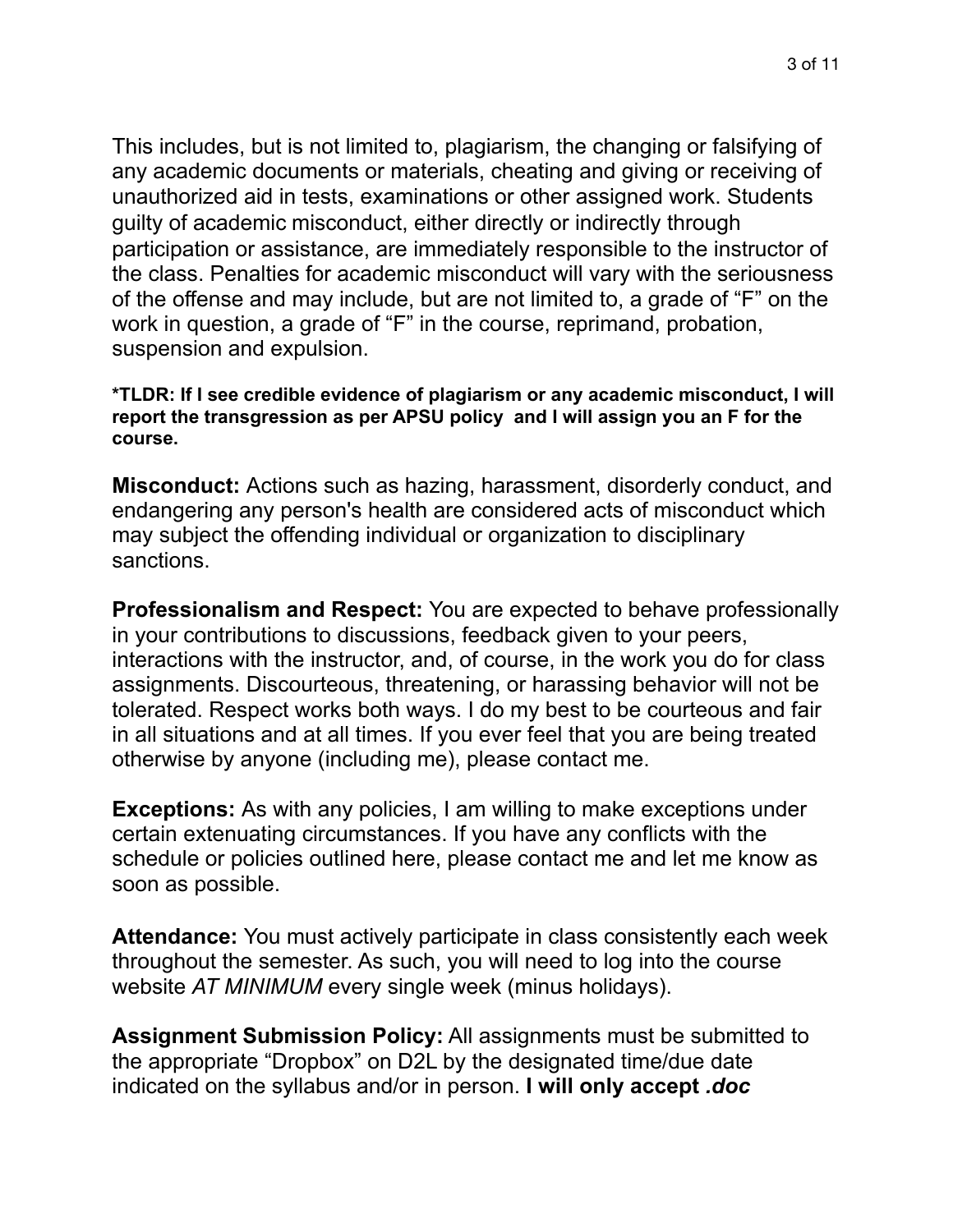**or** *.docx* **files for your MINI-Labs and/or final papers/proposals. You CAN, however, submit your weekly notes as PDF files. We will determine the best practices via D2L for video, audio, and other media formats as the we progress through the semester.** 

**Late Assignments:** I will not accept any late assignments.

**Submitting Assignments Correctly and Completely:** It is *your* responsibility to ensure that I receive what I need to grade. Check your files. Double check to ensure your upload worked. If I attempt to open your file and there is nothing there, an unfinished draft, or the incorrect file format by the due date, I will grade what has been submitted as is. No exceptions.

**Unethical Requests For Special Treatment:** It is unethical for me to provide extra credit opportunities or to artificially inflate any student's grade. Please do not ask me to increase your grade on any assignment or your final overall score for the course. If you find a grading error, please content me. I am happy to correct it. I will treat all students equally within the classroom and with respect to grading.

**Email Replies:** I will do my very best to reply to all emails within a 24 hour period excepting holidays and weekends. If you do not hear from me within 48 hours, I may have missed your email in the digital piles of emails I get each week. Feel free to re-send the email and/or to contact me during office hours or before/after class.

**Office Hours:** Please feel free to visit me during office hours for any help you might need. I'm there for a reason and I'm happy to help. Now, since this is a digital class, we will often communicate via email and perhaps via other digitally mediate channels. I will be asking students if they would like to meet on campus once each month during the semester for informal discussion. This will not be a requirement.

**Grading Turnaround:** I will try my best to always return graded materials with extensive feedback within one week. There are times where assignments may be longer/more involved. Accordingly, my response time my be slower.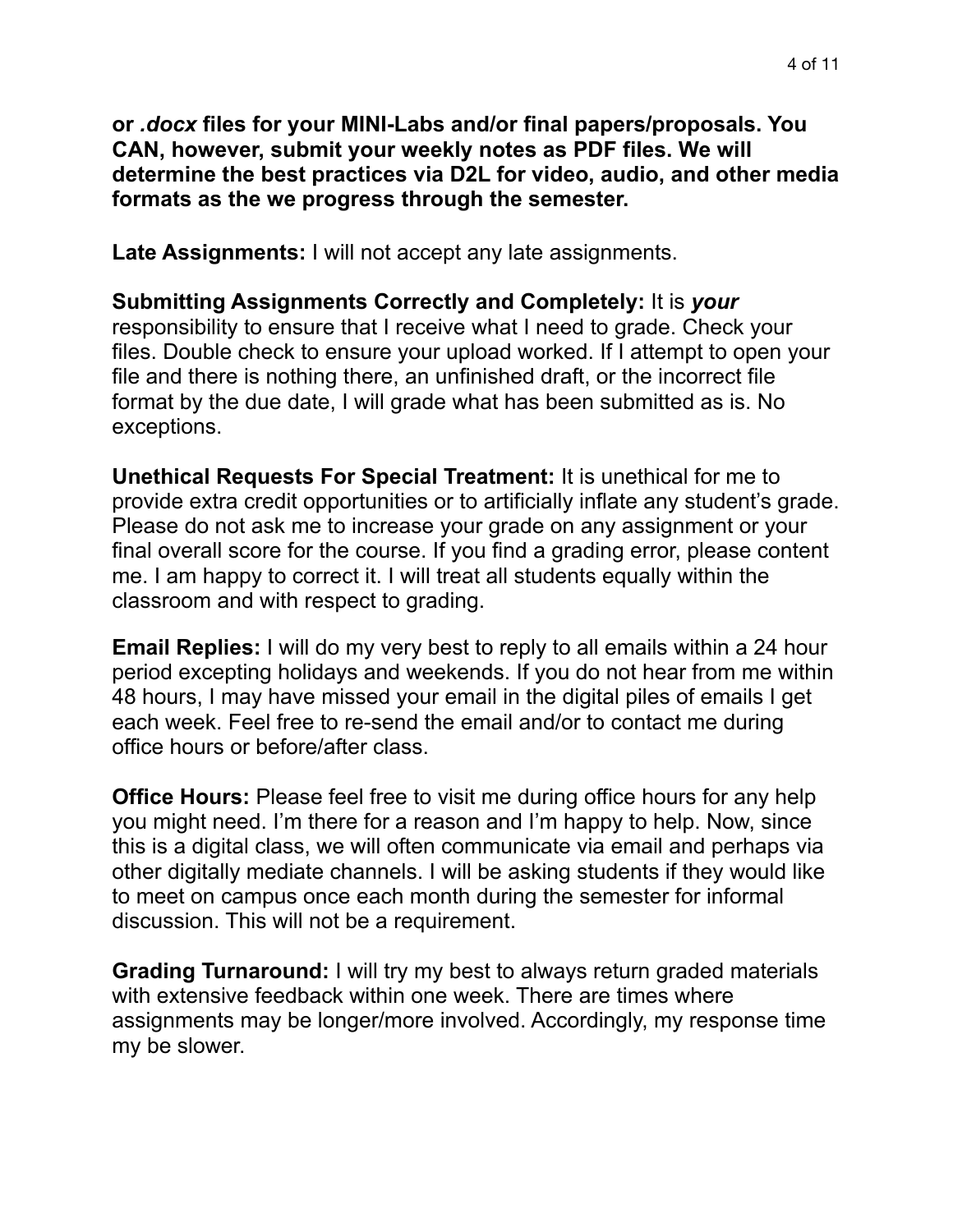

Grading Points Breakdown Option #1 ("Labs")

| <b>ASSIGNMENT</b>                                         | <b>POINT VALUE</b> | % FINAL SCORE | <b>DUE</b> |
|-----------------------------------------------------------|--------------------|---------------|------------|
| <b>MINI-ASSIGNMENTS</b><br>(5 X 60 PTS EACH)              | 300                | 60%           | Various    |
| <b>READING NOTES</b><br>$(10pts \times 10)$               | 100                | 20%           | Various    |
| <b>RESEARCH AGENDA &amp;</b><br><b>OPPORTUNITIES LIST</b> | 100                | 20%           | May 4      |
|                                                           |                    |               |            |
| <b>TOTAL POINTS</b><br><b>POSSIBLE</b>                    | 500                |               | N/A        |

**Grading Points Breakdown Option #2 (Project)** 

| <b>ASSIGNMENT</b>                           | <b>POINT VALUE</b> | % FINAL SCORE | <b>DUE</b> |
|---------------------------------------------|--------------------|---------------|------------|
| <b>READING NOTES</b><br>$(10pts \times 10)$ | 100                | 20%           | Various    |
| PROJECT PROPOSAL<br>(REVISIONS LIKELY)      | 100                | 20%           | Feb 16     |
| <b>FINAL RESEARCH</b><br><b>PAPER</b>       | 300                | 60%           | May 4      |
|                                             |                    |               |            |
| <b>TOTAL POINTS</b><br><b>POSSIBLE</b>      | 500                |               | N/A        |

#### See the following page for more details.

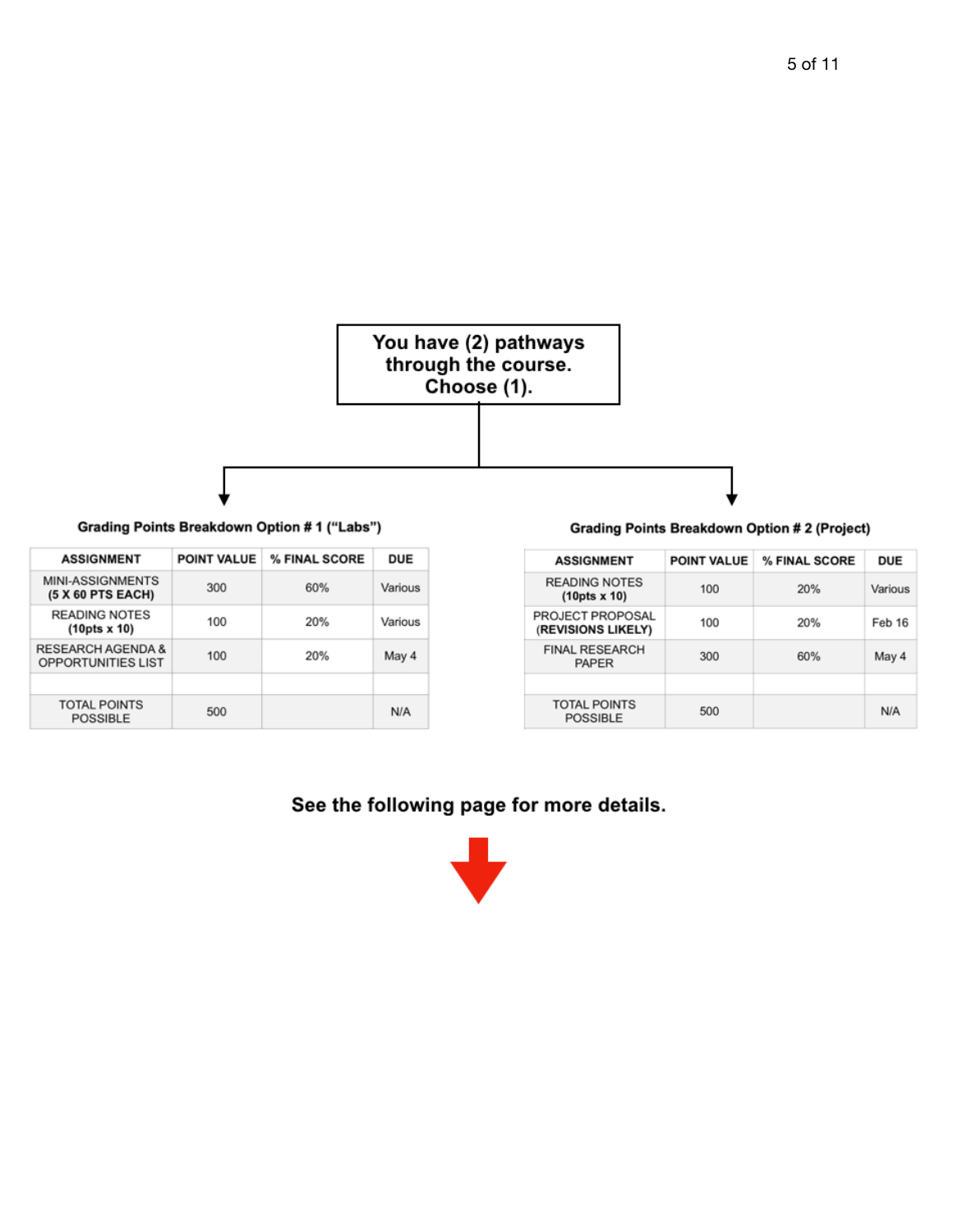**Grading Points Breakdown Option # 1 ("Labs")**

| <b>ASSIGNMENT</b>                              | <b>POINT VALUE</b> | % FINAL SCORE | <b>DUE</b>     |
|------------------------------------------------|--------------------|---------------|----------------|
| <b>MINI-ASSIGNMENTS</b><br>(5 X 60 PTS EACH)   | 300                | 60%           | <b>Various</b> |
| <b>READING NOTES</b><br>$(10pts \times 10)$    | 100                | 20%           | <b>Various</b> |
| RESEARCH AGENDA &<br><b>OPPORTUNITIES LIST</b> | 100                | 20%           | May 4          |
|                                                |                    |               |                |
| <b>TOTAL POINTS</b><br><b>POSSIBLE</b>         | 500                |               | N/A            |

# **Grading Points Breakdown Option # 2 (Project)**

| <b>ASSIGNMENT</b>                           | <b>POINT VALUE</b> | % FINAL SCORE | <b>DUE</b>     |
|---------------------------------------------|--------------------|---------------|----------------|
| <b>READING NOTES</b><br>$(10pts \times 10)$ | 100                | 20%           | <b>Various</b> |
| PROJECT PROPOSAL<br>(REVISIONS LIKELY)      | 100                | 20%           | Feb 16         |
| <b>FINAL RESEARCH</b><br><b>PAPER</b>       | 300                | 60%           | May 4          |
|                                             |                    |               |                |
| <b>TOTAL POINTS</b><br><b>POSSIBLE</b>      | 500                |               | N/A            |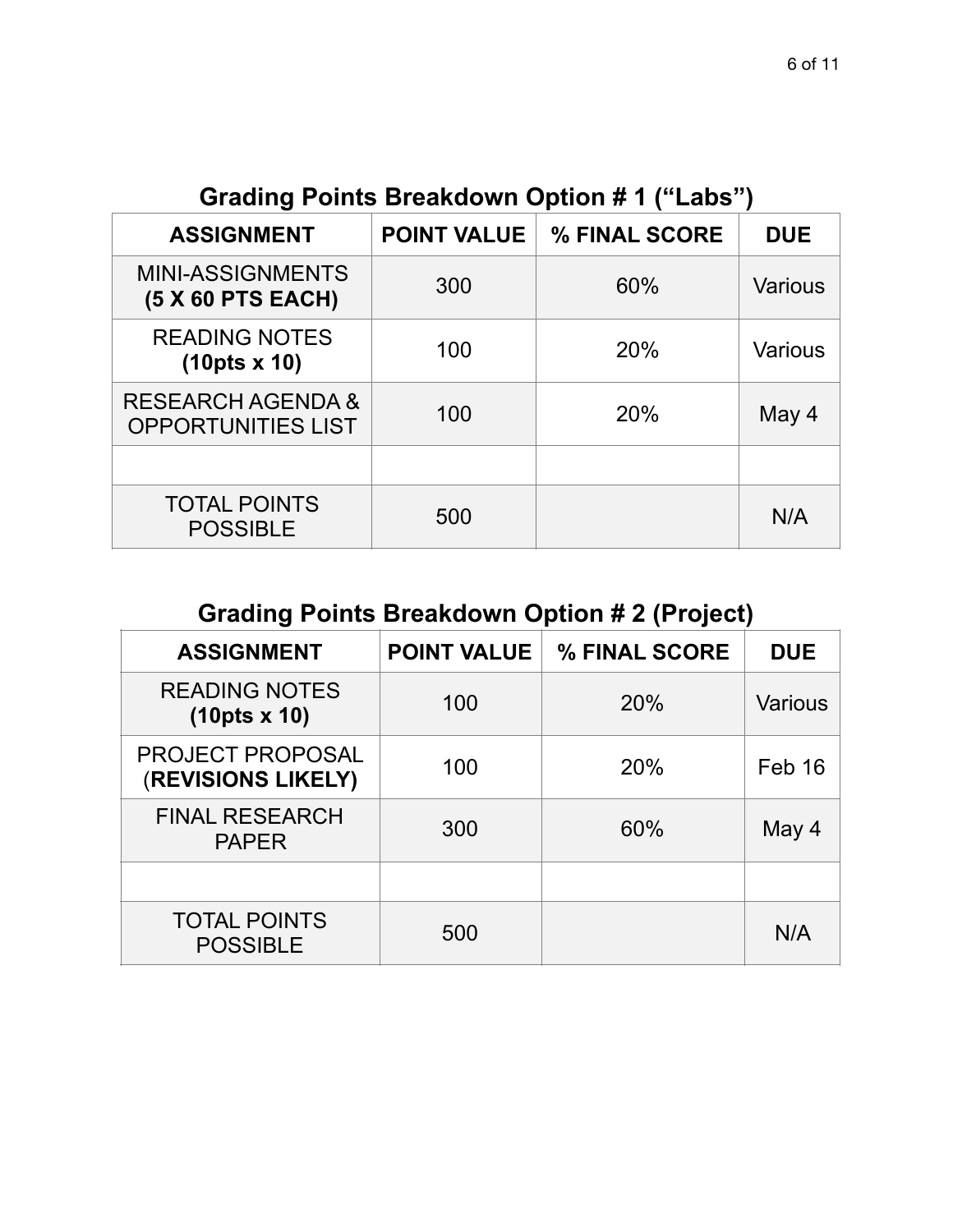# **Grading**

Please keep the following scales and criteria in mind as you complete your assignments:

- **A -** Achievement is outstanding.
- **B -** Achievement above the level necessary to meet requirements.
- **C -** Achievement that meets the course requirements in every respect.
- **D -** Achievement worthy of credit. Fails to meet course requirements fully.
- **F -** The work was either completed but at a level of achievement not worthy of credit or was not completed.

| <b>LETTER GRADE</b> | <b>POINT RANGE</b> |
|---------------------|--------------------|
| A                   | 450-500            |
| В                   | 400-449            |
| C                   | 350-399            |
| D                   | 300-349            |
| F                   | $0 - 299$          |

# **Final Letter Grade to Point Chart Conversion Table**

**Incompletes:** A grade of incomplete ("I") will be given only in a genuine emergency, and generally only for work which is due during the last two weeks of the course. The student must make arrangements with the instructor for an incomplete before the last day of class.

**Grade Disputes:** If you have a question or dispute about your grade, please wait 24 hours before you contact me with your dispute. Take some time to think about the situation and carefully formulate your argument as to why a grade should be changed. When you do contact me, you should have a specific rationale for why you deserve a higher grade.

**Late Assignments:** Late assignments will not be accepted unless prior arrangements are made or in case of special circumstances.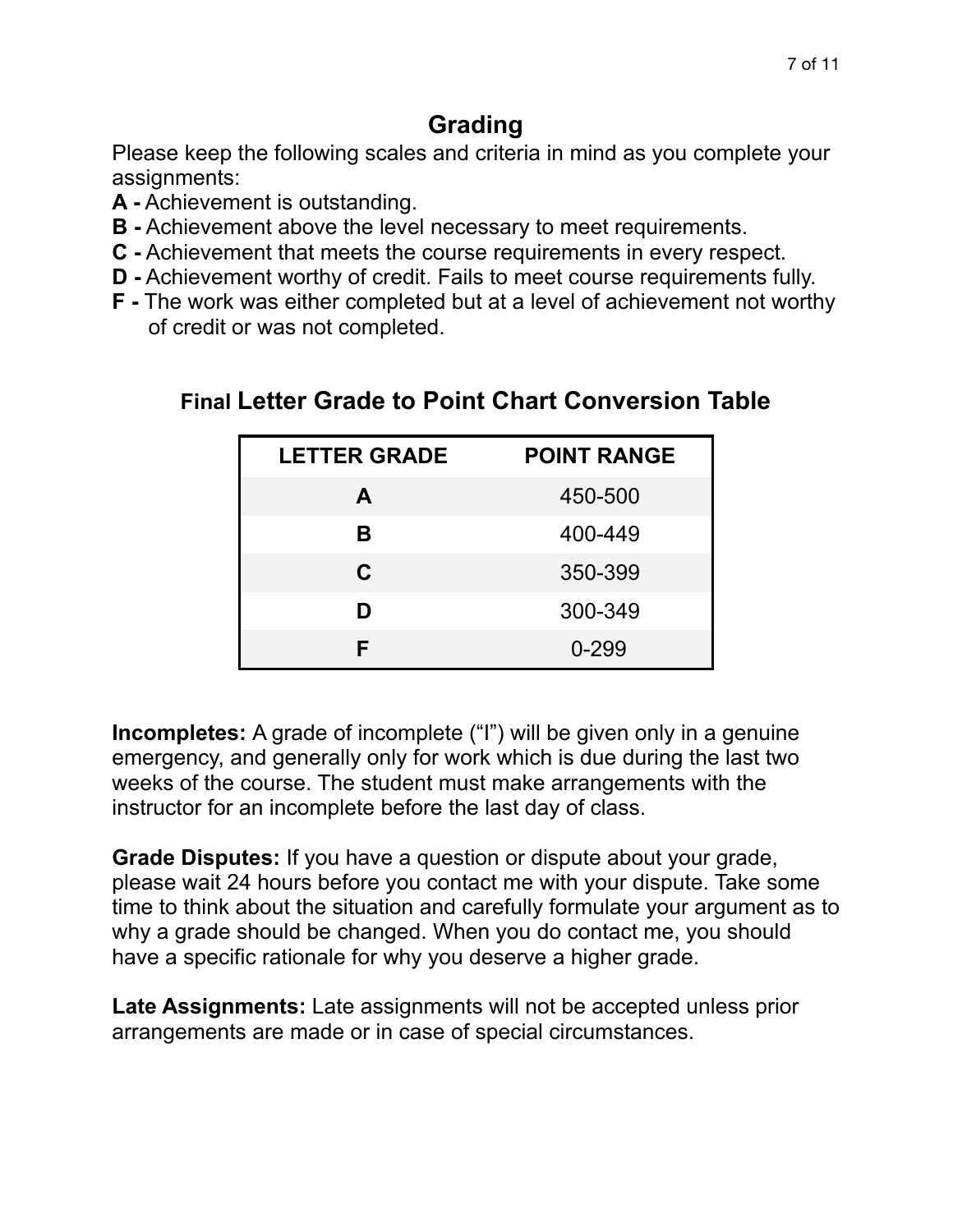## **Course Calendar** \_\_\_\_\_\_\_\_\_\_\_\_\_\_\_\_\_\_\_\_\_\_\_\_\_\_\_\_\_\_\_\_\_\_\_\_\_\_\_\_\_\_\_\_\_\_\_\_\_\_\_\_\_\_\_\_\_\_\_\_

### **Week 1: (Jan 22-26) Research as Craftsmanship**

**Read:** C. Wright Mills. (1959). "On Intellectual Craftsmanship." **Read:** John Storey. (1996). "Cultural Studies: An Introduction." **Read:** Colin Sparks. (1996). "The Evolution of Cultural Studies."

Reading Notes due Everyday Sunday by 11:59PM (see "Assignment Instructions" on D2L for further details.

#### $\mathcal{L}_\text{max}$  and  $\mathcal{L}_\text{max}$  and  $\mathcal{L}_\text{max}$  and  $\mathcal{L}_\text{max}$  and  $\mathcal{L}_\text{max}$  and  $\mathcal{L}_\text{max}$ **Week 2: (Jan 27-Feb 2) Getting Started**

**Read:** "Writing a Literature Review"

**https://www.csus.edu/indiv/f/foss-snowden/litreviewhowto.pdf**

**Read:** "The Research Process"

**Read:** "Dr. Karen's Foolproof Grant Template" **https://theprofessorisin.com/2011/07/05/dr-karens-foolproof-grant-template/**

### **Week 3: (Feb 3-9) Research as Design: Tools with Strengths and Weaknesses**

 $\mathcal{L}_\text{max}$  and  $\mathcal{L}_\text{max}$  and  $\mathcal{L}_\text{max}$  and  $\mathcal{L}_\text{max}$  and  $\mathcal{L}_\text{max}$  and  $\mathcal{L}_\text{max}$ 

**Read:** "Communication Theory and Philosophy" (D2L) **Read: "Quantitive Methodology" (D2L) Read:** "Qualitative Methodology" (D2L)  $\mathcal{L}_\text{max}$  , and the contract of the contract of the contract of the contract of the contract of the contract of the contract of the contract of the contract of the contract of the contract of the contract of the contr

## **Week 4: (Feb 10-16) Research Ethics and Human Subjects**

**Read:** "Five Principles for Research Ethics" (APA) https://www.apa.org/monitor/jan03/principles

**(SU) Feb 16 — Due: Project Proposal (OPTION # 2 ONLY!!)**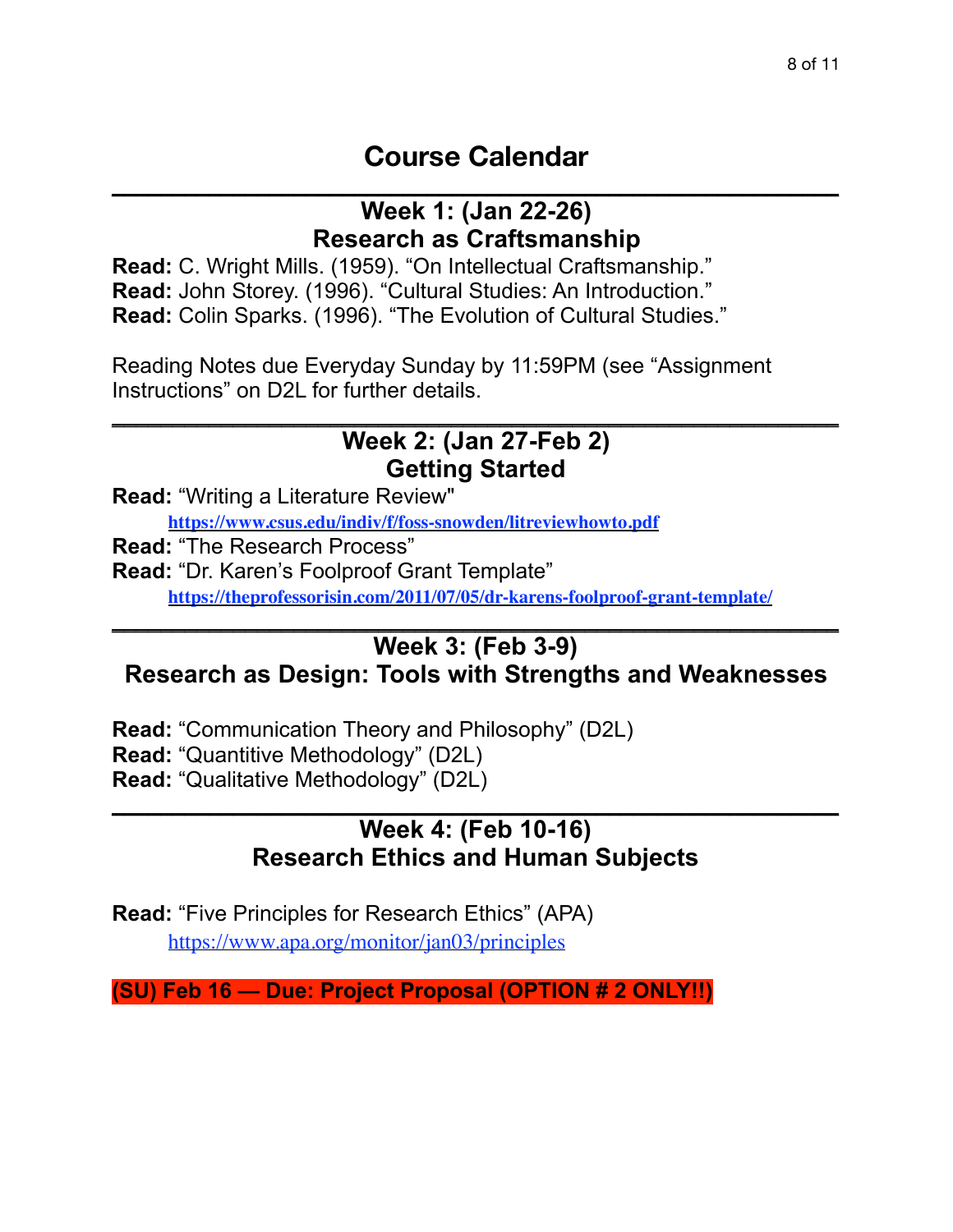## **Week 5: (Feb 17-23) Ethnomethodology**

**Read:** "Ethnomethodological Research." Chapter in Berger textbook. **DO:** Ethnomethodology Breach Experiment (these will be assigned to you at random. See "Assignment Instructions" for further details).

### $\overline{\phantom{a}}$  , and the contract of the contract of the contract of the contract of the contract of the contract of the contract of the contract of the contract of the contract of the contract of the contract of the contrac **Week 6: (Feb 24-Mar 1) Content Analysis**

**Read:** "Content Analysis"

**Due: Ethnomethodological research (design statement, findings, and** analysis) by 11:59PM on Sunday, March 1st!! (OPTION # 1 ONLY!!)

#### $\overline{\phantom{a}}$  , and the contract of the contract of the contract of the contract of the contract of the contract of the contract of the contract of the contract of the contract of the contract of the contract of the contrac **Week 7: (Mar 2-8)**

## **Textual Analysis/Historiography (no textual analysis minilab, just reading…a lot of it)**

**Read:** "Semiotic Analysis." Chapter in Berger textbook.

**Read:** "Rhetorical Analysis." Chapter in Berger textbook.

**Read:** "Ideological Criticism." Chapter in Berger textbook.

**Read:** "Discourse Analysis." Chapter in Berger textbook.

**Read:** "Historical Analysis." (Chapter in Berger textbook.

**Due:** Content analysis (design statement, findings, and analysis) due by 11:59 PM on Sunday, March 8!! (OPTION # 1 ONLY!!!)

#### \_\_\_\_\_\_\_\_\_\_\_\_\_\_\_\_\_\_\_\_\_\_\_\_\_\_\_\_\_\_\_\_\_\_\_\_\_\_\_\_\_\_\_\_\_\_\_\_\_\_\_\_\_\_\_\_\_\_\_\_ **Week 8: SPRING BREAK — NO CLASS!! (March 9-13)**  $\mathcal{L}_\text{max}$  and  $\mathcal{L}_\text{max}$  and  $\mathcal{L}_\text{max}$  and  $\mathcal{L}_\text{max}$  and  $\mathcal{L}_\text{max}$  and  $\mathcal{L}_\text{max}$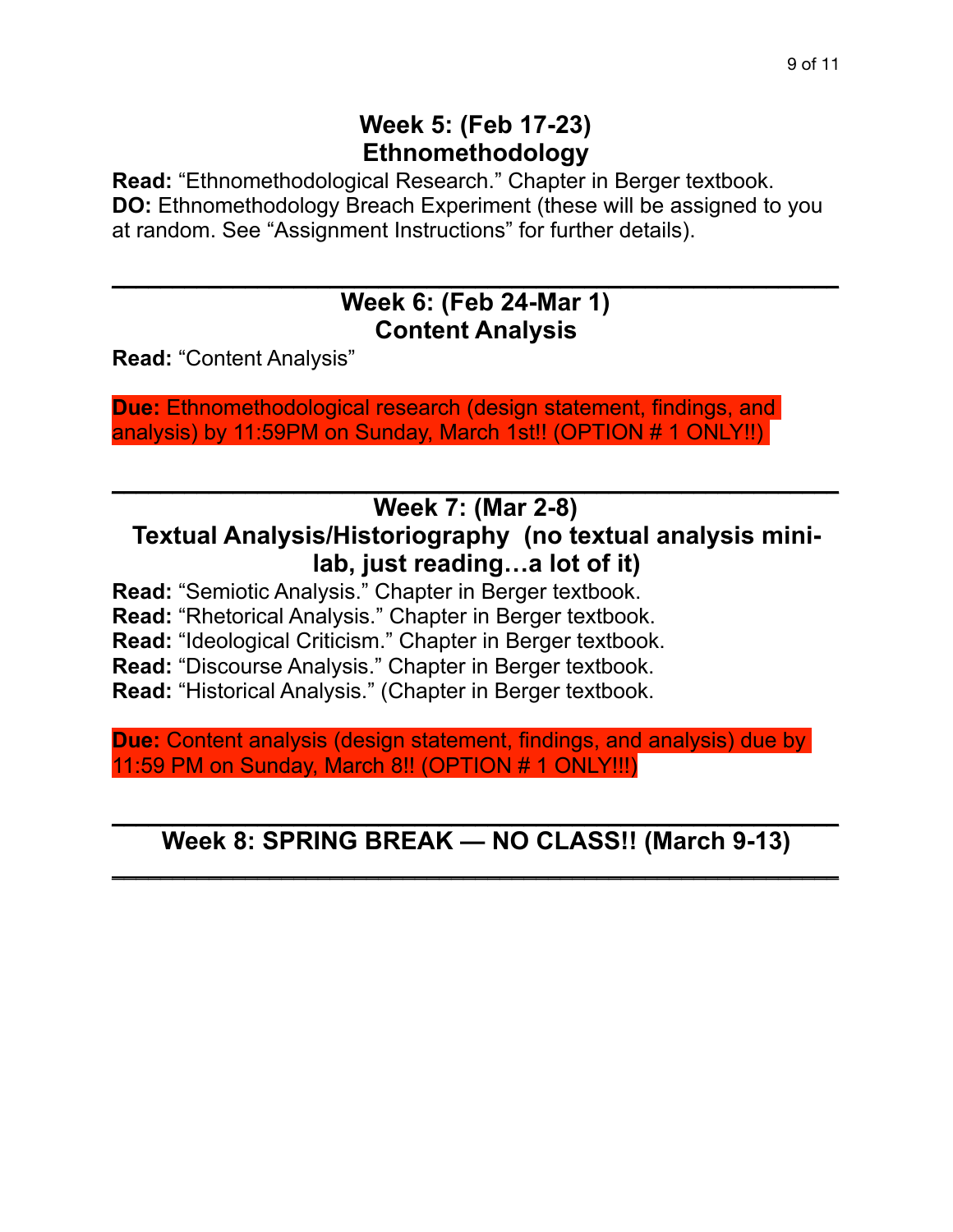## **Week 9: (Mar 16-22) Participant Observation, Part I**

**Read:** "Participant Observation." Chapter in Berger textbook. **Watch:** *Stranger with a Camera.* (1999). https://vimeo.com/channels/676200/54465749

# **Week 10: (Mar 23-29) Participant Observation, Part II**

 $\mathcal{L}_\text{max}$  and  $\mathcal{L}_\text{max}$  and  $\mathcal{L}_\text{max}$  and  $\mathcal{L}_\text{max}$  and  $\mathcal{L}_\text{max}$  and  $\mathcal{L}_\text{max}$ 

**Read:** "A Brief History off Ethnographic Methods" **Read:** "Data Analysis." Chapter in the Berger textbook.

**Due:** Ethnographic field data (jottings, fieldnotes w/ analysis, photos, and photo caption/log) due by 11:59PM on Sunday, March 29!! (OPTION # 1 ONLY!!)

### $\mathcal{L}_\text{max} = \mathcal{L}_\text{max} = \mathcal{L}_\text{max} = \mathcal{L}_\text{max} = \mathcal{L}_\text{max} = \mathcal{L}_\text{max} = \mathcal{L}_\text{max} = \mathcal{L}_\text{max} = \mathcal{L}_\text{max} = \mathcal{L}_\text{max} = \mathcal{L}_\text{max} = \mathcal{L}_\text{max} = \mathcal{L}_\text{max} = \mathcal{L}_\text{max} = \mathcal{L}_\text{max} = \mathcal{L}_\text{max} = \mathcal{L}_\text{max} = \mathcal{L}_\text{max} = \mathcal{$ **Week 11: (Mar 30-Apr 5) Interviews, Part I**

**Read:** "Interviews"

**Read**: "Best Principles and Practices" Oral History Association. **https://www.oralhistory.org/about/principles-and-practices-revised-2009/**

## **Week 12: (Apr 6-12) Interviews, Part II**

 $\mathcal{L}_\text{max}$  and  $\mathcal{L}_\text{max}$  and  $\mathcal{L}_\text{max}$  and  $\mathcal{L}_\text{max}$  and  $\mathcal{L}_\text{max}$  and  $\mathcal{L}_\text{max}$ 

**Watch:** *Dear Zachary: A Letter to a Son About His Father.* (2008) https://www.youtube.com/watch?v=cDSgMlVWbfU

**Due:** Interview (raw footage/audio, interview log, and transcription sample) by 11:59PM on Sunday, April 12!! (OPTION # 1 ONLY!!!)

### $\overline{\phantom{a}}$  , and the contract of the contract of the contract of the contract of the contract of the contract of the contract of the contract of the contract of the contract of the contract of the contract of the contrac **Week 13: (April 13-17) Surveys and Questionnaires I'll be away at PCA conference**

**Read:** "Surveys." Chapter in the Berger textbook. **Recommended: "**What Can Uber Teach Us About the Gender Pay Gap?" **http://freakonomics.com/podcast/what-can-uber-teach-us-about-the-gender-pay-gap/**

\_\_\_\_\_\_\_\_\_\_\_\_\_\_\_\_\_\_\_\_\_\_\_\_\_\_\_\_\_\_\_\_\_\_\_\_\_\_\_\_\_\_\_\_\_\_\_\_\_\_\_\_\_\_\_\_\_\_\_\_